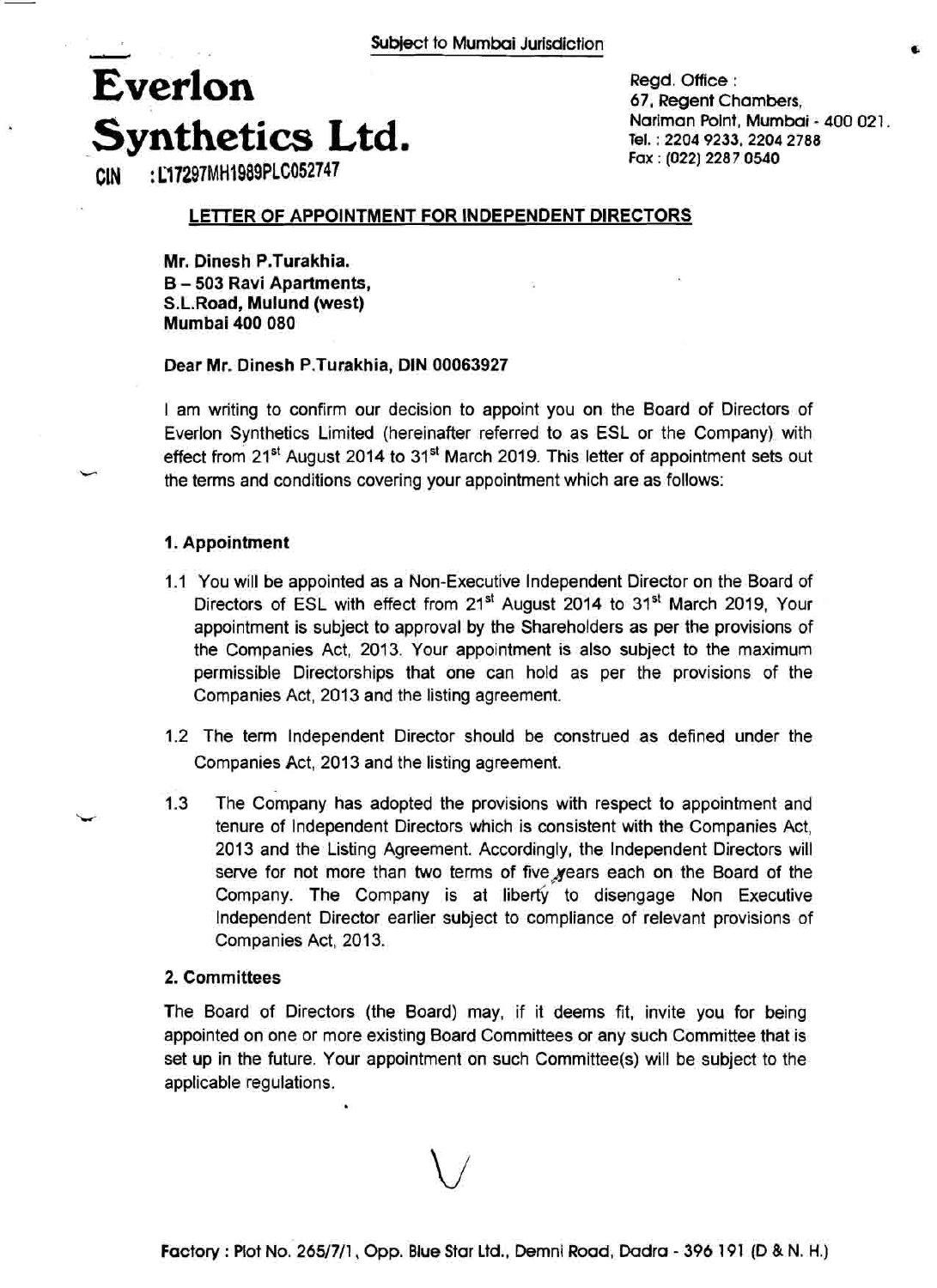## **verlon Synthetics Ltd.**  :  $L37297$ MH1989PLC052747

**CIN** 

Regd. Office : 67, Regent Chambers, Nariman Point, Mumbai - 400 021. **Tel.** : **2204 9233,2204 2788 Fax** : **(022) 2287 0540** 

Your role and duties will be those normally required of a Non-Executive lndependent Director under the Companies Act, 2013 and the listing agreement. There are certain duties prescribed for all Directors, both Executive and Non-Executive, which are fiduciary in nature and are as under:

- I. You shall act in accordance with the Company's Articles of Association.
- II. You shall act in good faith in order to promote the objects of the Company for the benefit of its members as a whole, and in the best interest of the Company.
- **be** Ill. You shall discharge your duties with due and reasonable care, skill and diligence.
- IV. You shall not involve yourself in a situation in which you may have a direct or indirect interest that conflicts, or possibly may conflict, with the interest of the Company. Please refer to clause 6 for full explanation on conflict of interest.
- V. You shall not achieve or attempt to achieve any undue gain or advantage either to yourself or to your relatives, partners or associates.
- VI. You shall not assign your office as Director and any assignments so made shall be void.

#### **4. Remuneration,**

The sitting fees presently paid to the Non-Executive Independent Director is Rs. 5001- per meeting of the Board of Directors

#### **5. Reimbursement of Expenses**

d In addition to the remuneration described in pafagraph **4** the Company will, for the period of your appointment, reimburse you for travel, hotel and other incidental expenses incurred by you in the performance of your role and duties.

#### **6. Conflict of Interest**

6.1 It is accepted and acknowledged that you may have business interests other than those of the Company. As a condition to your appointment commencing, you are required to declare any such directorships, appointments and interests to the Board in writing in the prescribed form at the time of your appointment.